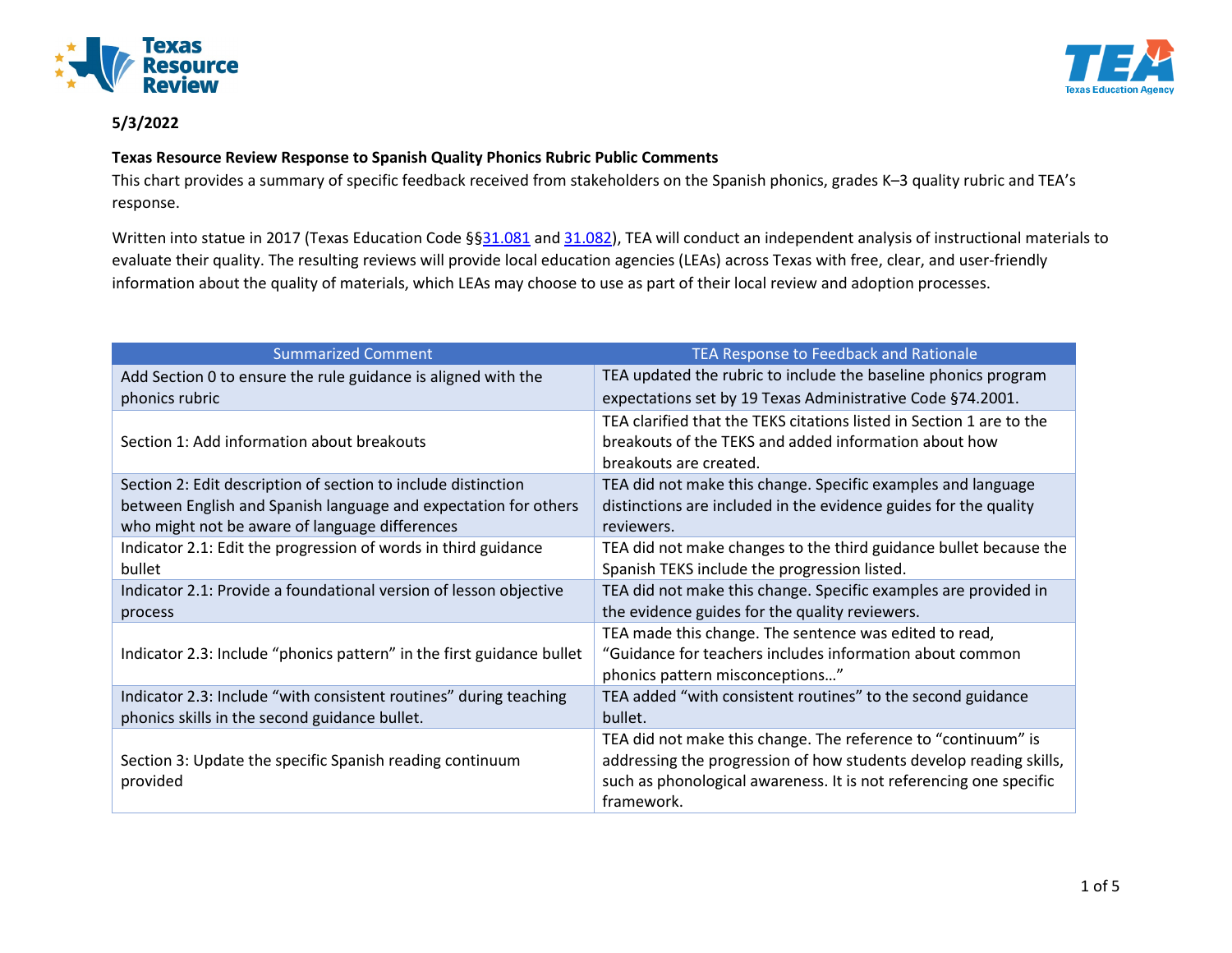



| <b>Summarized Comment</b>                                                                                                                                                                                                         | TEA Response to Feedback and Rationale                                                                                                                                                                                                                                                                                                                   |
|-----------------------------------------------------------------------------------------------------------------------------------------------------------------------------------------------------------------------------------|----------------------------------------------------------------------------------------------------------------------------------------------------------------------------------------------------------------------------------------------------------------------------------------------------------------------------------------------------------|
| Section 3: Update the section information to ensure "ongoing<br>practice" opportunities for students                                                                                                                              | TEA made this change to ensure students have access to content<br>and lessons throughout the year and through ongoing practices.                                                                                                                                                                                                                         |
| Section 3. A: Change title from "Alphabet Knowledge" to<br>"Alphabet"                                                                                                                                                             | TEA made this change to generalize the title to encompass both<br>knowledge and principles.                                                                                                                                                                                                                                                              |
| Indicator 3.A.1: Edit guidance bullet order to align with research<br>and importance                                                                                                                                              | TEA did not make this change. The guidance bullets are not in<br>order of importance or research.                                                                                                                                                                                                                                                        |
| Indicator 3.A.1: Add "in Spanish" to the fourth guidance bullet                                                                                                                                                                   | TEA added "in Spanish" to ensure activities and resources are in<br>Spanish for students.                                                                                                                                                                                                                                                                |
| Indicator 3.A.2: Edit second guidance bullet to include "transitions<br>into an understanding that those letters make up a syllable within<br>a word"                                                                             | TEA did not make this change. The indicator is specific to the<br>alphabetic principle (letter names and letter sounds). Oral syllable<br>awareness is referenced in 3.B.1 and it includes the gradual<br>transition in syllables.                                                                                                                       |
| Indicator 3.A.2: Add "in Spanish" to the third guidance bullet                                                                                                                                                                    | TEA added "in Spanish" to ensure activities and resources are in<br>Spanish for students.                                                                                                                                                                                                                                                                |
| Indicator 3.A.2: Include "decodable" in connected text to third<br>guidance bullet                                                                                                                                                | The third guidance bullet was edited to read "decodable"<br>connected text.                                                                                                                                                                                                                                                                              |
| Indicator 3.A.2: Edit third guidance bullet to "decode simple<br>syllables, in isolation, within words, and in connected text."                                                                                                   | TEA did not make this change. The rubric is referencing decoding<br>words, not syllables. Although students decode syllables first, in<br>this case, the indicator is discussing words and alphabetic<br>principle.                                                                                                                                      |
| Indicator 3.B.1: Include "in Spanish" to third guidance bullet                                                                                                                                                                    | TEA added "in Spanish" to ensure activities and resources are in<br>Spanish for students.                                                                                                                                                                                                                                                                |
| Indicator 3.B.2: Edit wording of first guidance bullet to be clearer                                                                                                                                                              | TEA made this change to ensure the language is clear and concise.                                                                                                                                                                                                                                                                                        |
| Indicator 3.B.2: Include "detailed" to third guidance bullet                                                                                                                                                                      | The third guidance bullet was edited to read "direct (explicit)<br>detailed guidance to align with English rubric.                                                                                                                                                                                                                                       |
| Indicator 3.B.2: Include "in Spanish" to fourth guidance bullet                                                                                                                                                                   | TEA added "in Spanish" to ensure activities and resources are in<br>Spanish for students.                                                                                                                                                                                                                                                                |
| Indicator 3.B.2: Edit indicator and first guidance bullet to ensure<br>students are aware when they change sounds in words or rhyme,<br>it is a manipulation task at the sound level and universal<br>screenings measure phonemes | TEA did not make this change. This concern is addressed in the<br>guidance stating that students will start "identifying phonemes<br>and transitions to blending the phonemes into syllables". This<br>ensures that programs do start at the phoneme level, but also that<br>they take into consideration that in Spanish we transition to<br>syllables. |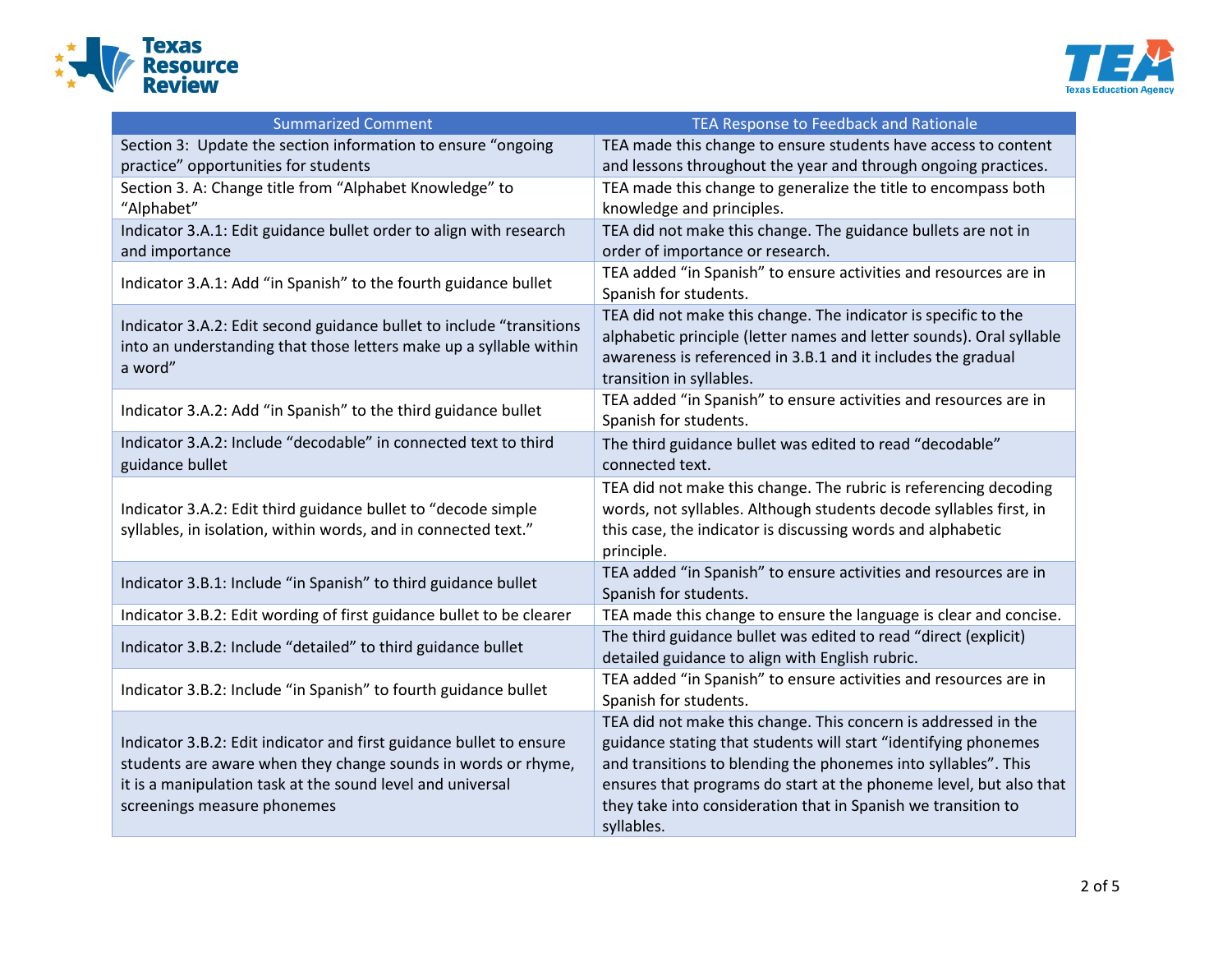



| <b>Summarized Comment</b>                                             | TEA Response to Feedback and Rationale                             |
|-----------------------------------------------------------------------|--------------------------------------------------------------------|
|                                                                       | We intentionally do not align quality rubrics with any specific    |
|                                                                       | screener or diagnostic tool. Instead, we focus on what strong      |
|                                                                       | Spanish phonics programs must include and in alignment with the    |
|                                                                       | research used for Reading Academies.                               |
| Indicator 3.C.1: Include "and resources" to the fourth guidance       | TEA added "and resources" to the fourth guidance bullet to ensure  |
| bullet                                                                | activities and resources are available for students.               |
| Indicator 3.C.1: Include "and syllable combinations" in first         | TEA made this change. The first guidance bullet was edited to read |
| guidance bullet                                                       | "and syllable combinations" to decode single and multisyllabic     |
|                                                                       | words as outlined in the Spanish TEKS.                             |
| Indicator 3.C.1: Include "decodable" in connected text to fourth      | The fourth guidance bullet was edited to read "decodable"          |
| guidance bullet                                                       | connected text and "decodable" texts.                              |
| Indicator 3.C.1: Change common "letter sound" correlations to         | The fourth guidance bullet was edited to align with the first      |
| common "syllable" correlations in the fourth guidance bullet          | guidance bullet changes.                                           |
|                                                                       | The language will not be edited because Spanish programs include   |
| Indicator 3.C.1: Edit fourth bullet to align with English rubric      | "common syllable correlations."                                    |
| Indicator 3.C.2: Change word types "Ilanas" to "graves"               | TEA edited the indicator to align with the Spanish TEKS and        |
|                                                                       | Reading Academies.                                                 |
| Indicator 3.C.2: Include "as outlined in the Spanish TEKS" to the     | The language was edited to remain consistent with previous         |
| end of the indicator                                                  | indicator.                                                         |
| Indicator 3.C.2: Include "and resources in Spanish" to the third      | TEA added "and resources in Spanish" to the third guidance bullet  |
| guidance bullet                                                       | to ensure activities and resources in Spanish are available for    |
|                                                                       | students.                                                          |
| Indicator 3.C.2: Edit third guidance bullet to read "reinforce skills | TEA made this change. The third guidance bullet was edited to      |
| (through cumulative review)"                                          | align with Section 3.B of the Spanish rubric.                      |
| Indicator 3.C.2: Include "activities and" to the fourth guidance      | TEA added "activities and" to the fourth guidance bullet to ensure |
| bullet                                                                | activities and resources in Spanish are available for students.    |
|                                                                       | TEA made this change. The fourth guidance bullet was edited to     |
| Indicator 3.C.2: Include "decodable" in connected text to fourth      | read "decodable" connected text and remove "other print            |
| guidance bullet                                                       | materials" to read "decodable texts" to align with the previous    |
|                                                                       | guidance bullets and the English rubric.                           |
| Indicator 3.C.2: Include "diptongos, hiatos, and word types"          | TEA made this change because identifying diphthongs and hiatus     |
| including "how the rules of accent marks apply to each" to the        | support the rules of accent marks for Spanish first grade.         |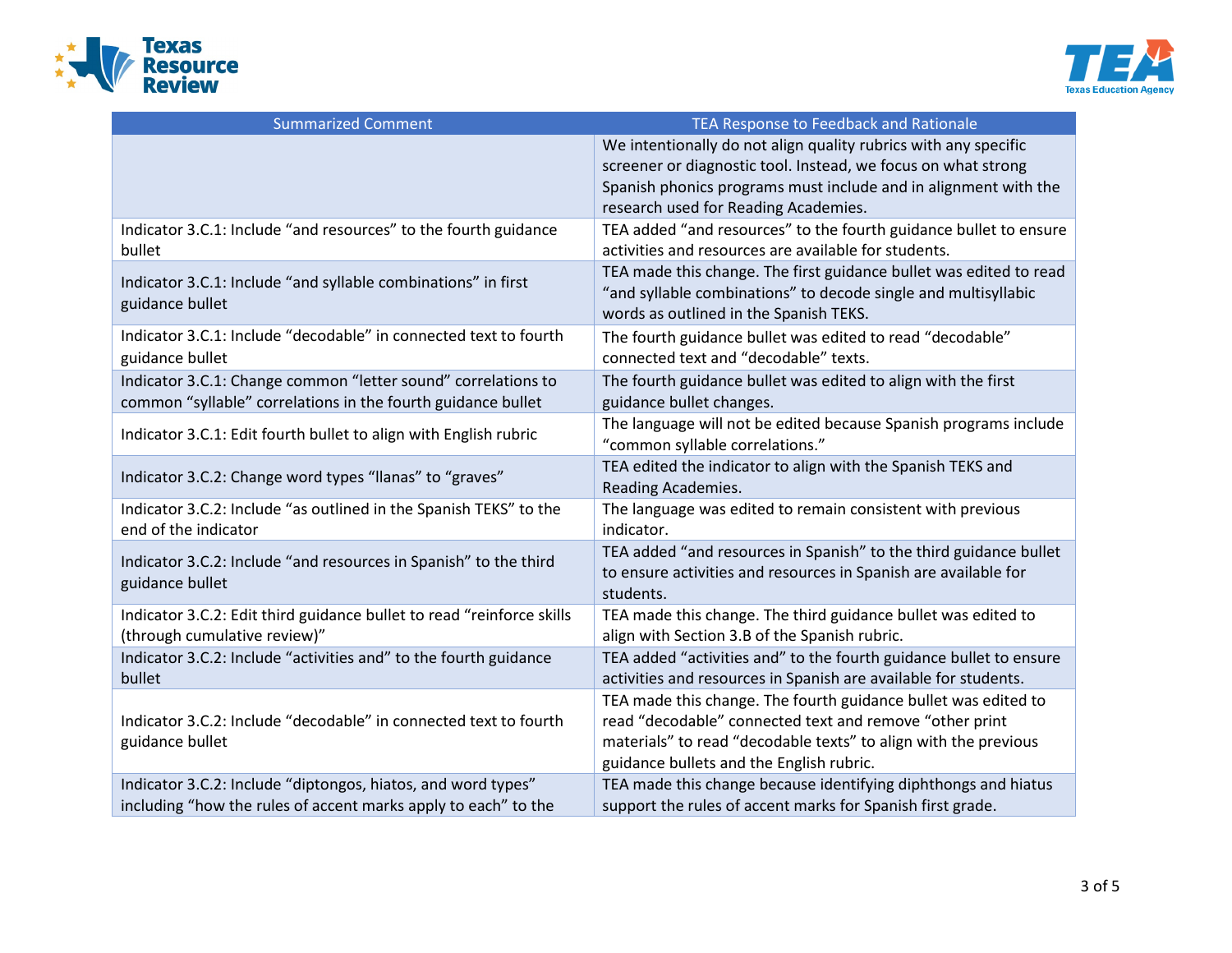



| <b>Summarized Comment</b>                                                                                                                                                                                                | TEA Response to Feedback and Rationale                                                                                                                                                                                                                                                                                                                 |
|--------------------------------------------------------------------------------------------------------------------------------------------------------------------------------------------------------------------------|--------------------------------------------------------------------------------------------------------------------------------------------------------------------------------------------------------------------------------------------------------------------------------------------------------------------------------------------------------|
| indicator, first guidance bullet, second guidance bullet, and the<br>fourth guidance bullet                                                                                                                              |                                                                                                                                                                                                                                                                                                                                                        |
| Indicator 3.C.2: Remove score for indicator in kindergarten                                                                                                                                                              | TEA made this change to align with the Spanish language arts TEKS<br>for first grade.                                                                                                                                                                                                                                                                  |
| Indicator 3.C.3: Include "and resources in Spanish" to the third<br>guidance bullet                                                                                                                                      | The third guidance bullet was edited to include "and resources in<br>Spanish" to align with the English rubric and to ensure resources<br>are available in Spanish.                                                                                                                                                                                    |
| Indicator 3.C.3: Edit third guidance bullet to read "reinforce skills<br>(through cumulative review)"                                                                                                                    | The third guidance bullet was edited to align with Section 3.B of<br>the Spanish rubric.                                                                                                                                                                                                                                                               |
| Indicator 3.C.3: Edit fourth guidance bullet to ensure language is<br>clear and align with the English rubric                                                                                                            | TEA made this change to ensure language of the fourth guidance<br>bullet is clear and to align with the English rubric.                                                                                                                                                                                                                                |
| Indicator 3.C.4: Include "in Spanish" to the fourth guidance bullet                                                                                                                                                      | TEA added "in Spanish" to the fourth guidance bullet to ensure<br>activities and resources in Spanish are available for students.                                                                                                                                                                                                                      |
| Indicator 3.C.4: Remove "that encourage" and add "and resources<br>in Spanish for" students to fifth guidance bullet                                                                                                     | The language was edited to reduce subjectivity and be more direct<br>and ensure activities and resources in Spanish are available for<br>students.                                                                                                                                                                                                     |
| Indicator 3.C.4: Include "decodable" to connected text and change<br>"other printed materials" to "decodable texts" in the fifth<br>guidance bullet                                                                      | The fifth guidance bullet was edited to align with previous<br>guidance bullets and the English rubric.                                                                                                                                                                                                                                                |
| Indicator 3.C.4: Edit third guidance bullet because we don't mix in<br>vocabulary by using decoding/encoding. Rather, students use<br>knowledge of syllabication, base/root words, and affixes to<br>decode/encode words | TEA did not make this change. The guidance in the bullet does not<br>use the meaning of words (vocabulary) rather it focuses on the<br>meanings of morphemes (e.g., affixes and base words). Research<br>says that when students develop morphological awareness it<br>facilitates reading aloud by focusing on the correct pronunciation<br>of words. |
| Indicator 3.D.1: Include "connected" to decodable text to the<br>indicator language                                                                                                                                      | The indicator was edited to read "decodable connected text" to<br>remain consistent across the rubric.                                                                                                                                                                                                                                                 |
| Indicator 3.D.1: Include "connected" to decodable text to the first<br>guidance bullet                                                                                                                                   | The first guidance bullet was edited to read "decodable connected<br>text" to remain consistent across the rubric.                                                                                                                                                                                                                                     |
| Indicator 3.D.1: Include "connected" to decodable text to the third<br>guidance bullet                                                                                                                                   | The third guidance bullet was edited to read "decodable<br>connected text" to remain consistent across the rubric.                                                                                                                                                                                                                                     |
| Indicator 3.D.1: Clarification on high-frequency words and word<br>lists                                                                                                                                                 | TEA did not make this change. We made a distinction from the<br>English rubric by not including the term "high-frequency words";                                                                                                                                                                                                                       |